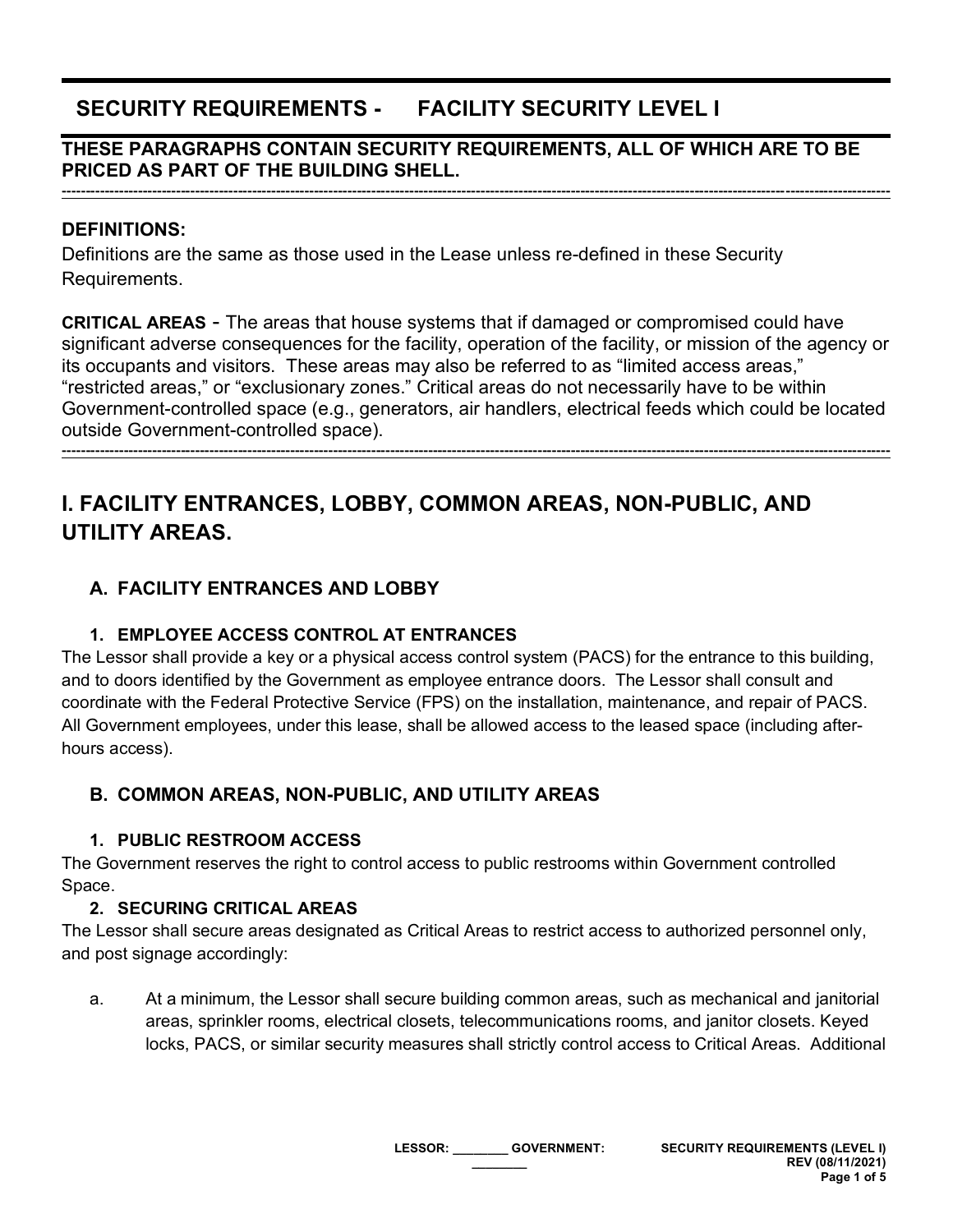controls for access to keys, PACS, and key codes shall be strictly maintained. The Lessor shall consult and coordinate with FPS on the installation, maintenance, and repair of PACS.

b. Roofs with HVAC systems and access to interior space from the roof shall be secured, with locks. Roof access shall be strictly controlled through keyed locks, PACS or similar measures. Fire and life safety egress shall be carefully reviewed when restricting roof access.

#### **3. VISITOR ACCESS CONTROL**

Entrances are open to the public during business hours. After hours, visitor entrances are secured, and have a means to verify the identity of persons requesting access prior to allowing entry into the Premises.

## **II. INTERIOR (GOVERNMENT SPACE)**

#### **A. IDENTITY VERIFICATION**

The Government reserves the right to verify the identity of persons requesting access to the Space prior to allowing entry.

#### **B. FORMAL KEY CONTROL PROGRAM**

The Government reserves the right to implement a formal key control program.

# **III. SITES AND EXTERIOR OF THE BUILDING**

## **A. SIGNAGE**

#### **1. POSTING OF REGULATORY SIGNAGE**

The Government may post or request the Lessor to post regulatory, statutory, and site-specific signage.

## **B. LANDSCAPING AND ENTRANCES**

## **1. LANDSCAPING REQUIREMENTS**

Landscaping shall be neatly trimmed to minimize the opportunity for concealment of individuals and packages/containers.

## **IV. SECURITY SYSTEMS**

The Lessor, in consultation with FPS, shall secure any installed alarm and PACS, Video Surveillance System (VSS) components, controllers, and cabling in government- controlled Space against unauthorized access. Lessor shall conduct annual testing of any security systems and daily testing of any active screening equipment.

## **A. VIDEO SURVEILLANCE SYSTEM**

If Video Surveillance System (VSS) is in use, the Lessor shall post signage at the entrance of the building.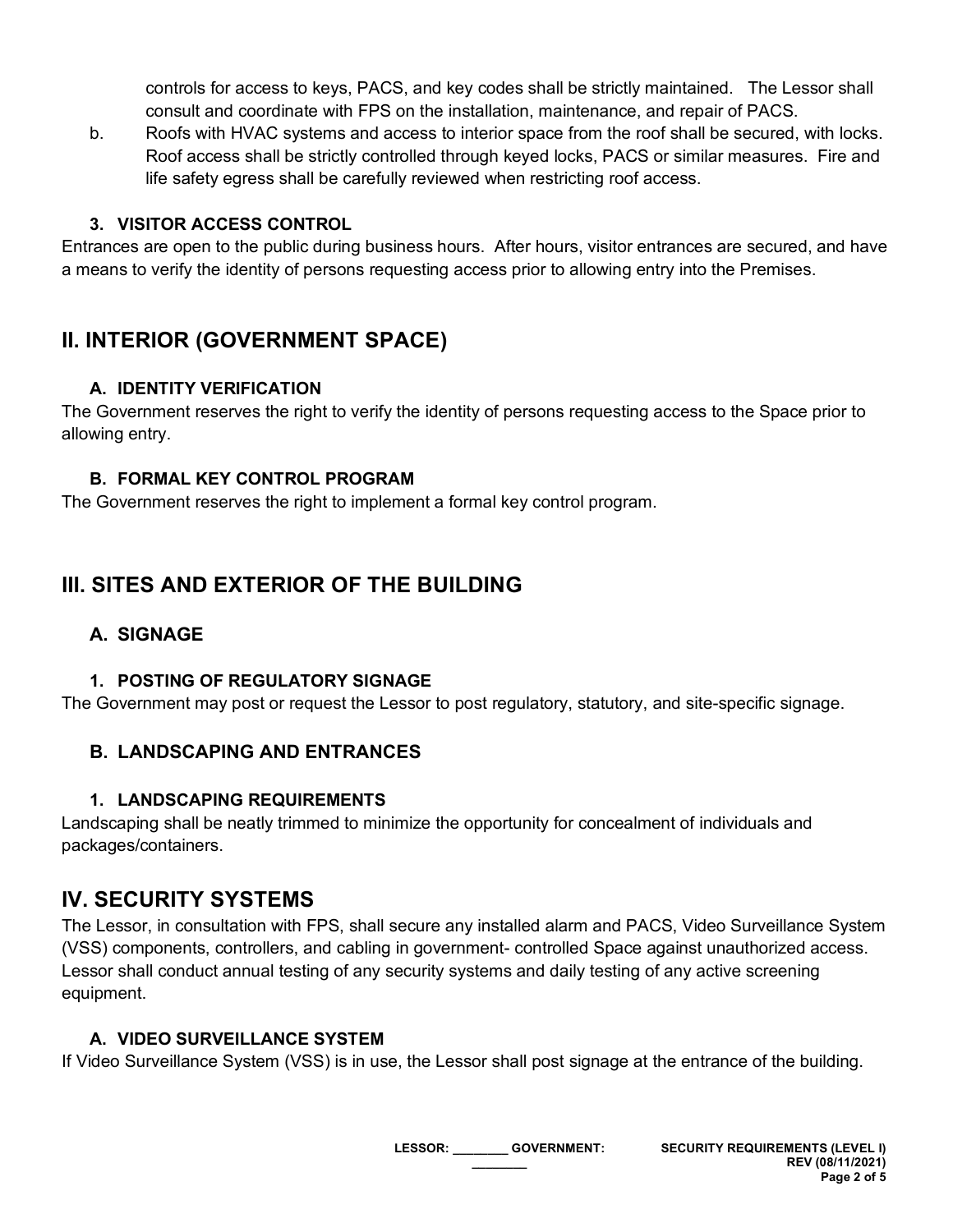The Lessor shall comply with FAR 52.204-25: Prohibition on Contracting for Certain Telecommunications and Video Surveillance Services or Equipment (Aug 2020). See [https://www.acquisition.gov/far/part-](https://www.acquisition.gov/far/part-52#FAR_52_204_25)[52#FAR\\_52\\_204\\_25.](https://www.acquisition.gov/far/part-52#FAR_52_204_25)

#### **B. INTRUSION DETECTION SYSTEM**

If Intrusion Detection System (IDS) is in use, the Lessor shall install local annunciation, consisting of an interior alarm within the facility.

### **C. DURESS ALARM**

Lessor shall implement duress procedures for emergency situations.

# **V. STRUCTURE**

## **A. BUILDING SYSTEMS**

## **1. EMERGENCY GENERATOR PROTECTION (T.I.)**

If an emergency generator is required by the Government, the Lessor shall locate it in a secure area, protected from unauthorized access, and vehicle ramming, if outdoors. The emergency generator and its fuel tank must be located at least 25 feet from loading docks, entrances, and parking areas. Alternatively, if the 25-foot distance cannot be achieved, the Lessor shall protect utilities through a combination of standoff, hardening, and venting methods.

## **VI. OPERATIONS AND ADMINISTRATION**

## **A. FACILITY SECURITY COMMITTEE (FSC)**

The Lessor shall cooperate and work with the buildings Facility Security Committee (FSC) throughout the term of the Lease. The Facility Security Committee (FSC) is responsible for addressing facility-specific security issues and approving the implementation of security measures and practices. The FSC consists of representatives of all Federal tenants in the facility, the security organization, and the leasing department or agency.

## **B. ACCESS TO BUILDING INFORMATION**

Building Information—including mechanical, electrical, vertical transport, fire and life safety, security system plans and schematics, computer automation systems, and emergency operations procedures—shall be strictly controlled. Such information shall be released to authorized personnel only, approved by the Government, by the development of an access list and controlled copy numbering. The Lease Contracting Officer may direct that the names and locations of Government tenants are not disclosed in any publicly accessed document or record. If that is the case, the Government may request that such information not be posted in the building directory.

Lessor shall have emergency plans and associated documents readily available to the Government in the event of an emergency.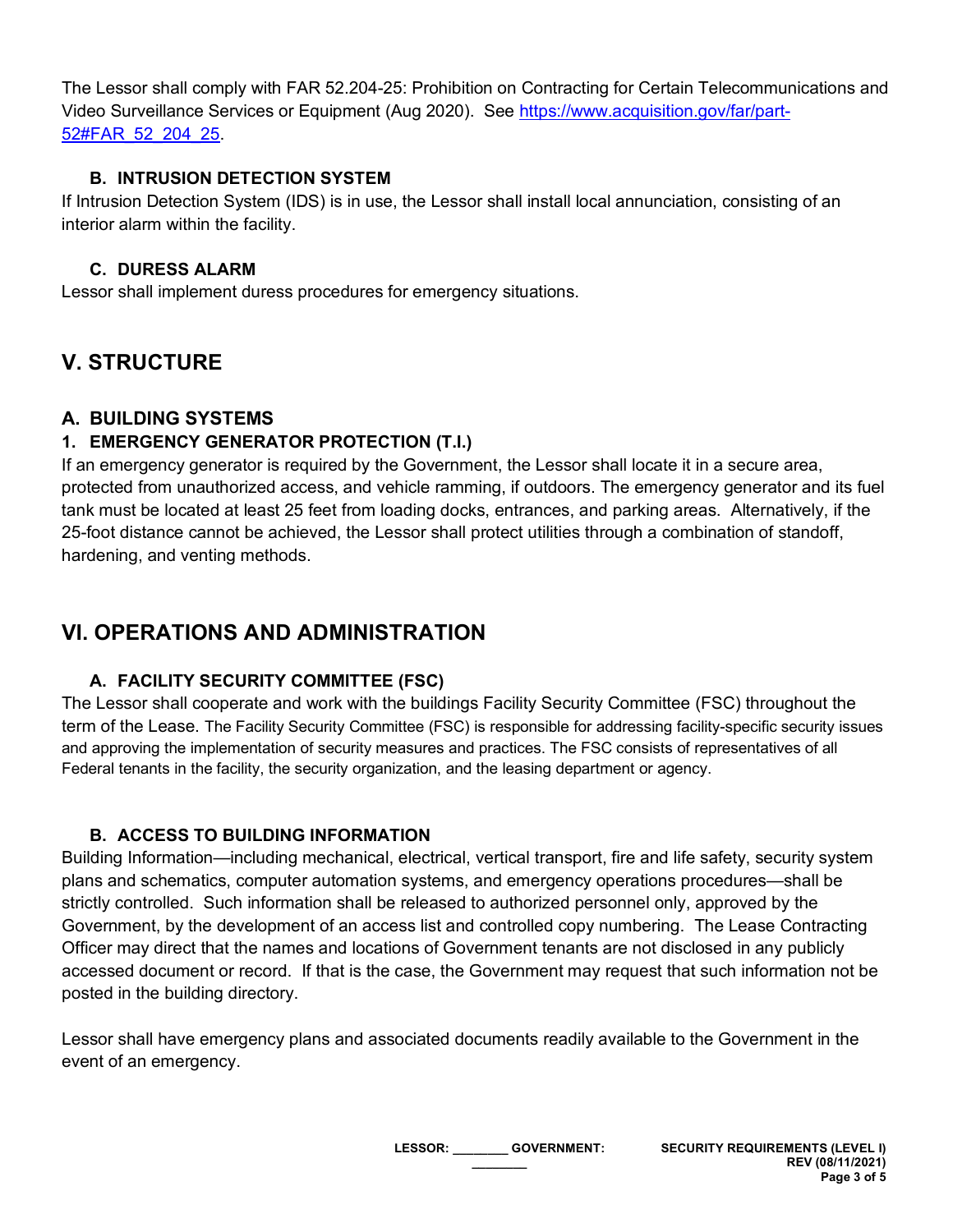# **VII. CYBERSECURITY**

- A. Lessors are prohibited from connecting any portion of their building and access control systems (BACS) to any federally owned or operated IT network. BACS include systems providing fire and life safety control, physical access control, building power and energy control, electronic surveillance, and automated HVAC, elevator, or building monitoring and control services (including IP addressable devices, application servers, or network switches).
- B. In the event of a cybersecurity incident related to BACS, the Lessor shall initially assess the cyber incident, identify the impacts and risks to the Building and its occupants, and follow their organization's cyber and IT procedures and protocols related to containing and handling a cybersecurity incident. In addition, the Lessor shall immediately inform the Lease Contracting Officer's (LCO's) designated representative, i.e., the Lease Administration Manager (LAM), about cybersecurity incidents that impact a federal tenant's safety, security, or proper functioning.
- C. Lessors are encouraged to put into place the following cyber protection measures to safeguard facilities and occupants:
	- 1. Engineer and install BACS to comply with the Department of Homeland Security Industrial Control Systems Computer Emergency Response Team (DHS ICS-CERT) cyber security guidance and recommendations [\(https://ics-cert.us-cert.gov/Recommended-Practices\)](https://ics-cert.us-cert.gov/Recommended-Practices).
	- 2. Refer to the National Institute of Standards and Technology Cyber Security Framework (NIST-CSF) [\(https://www.nist.gov/cyberframework\)](https://www.nist.gov/cyberframework) and cybersecurity guidance in the DHS Commercial Facilities Sector-Specific Plan [\(https://www.dhs.gov/publication/nipp-ssp](https://www.dhs.gov/publication/nipp-ssp-commercial-facilities-2015)[commercial-facilities-2015\)](https://www.dhs.gov/publication/nipp-ssp-commercial-facilities-2015) for best practices to manage cyber risks.
	- 3. Encourage vendors of BACS to secure these devices and software through the following:
		- a. Develop and institute a proper Configuration Management Plan for the BACS devices and applications, so that the system can be supported.
		- b. Safeguard sensitive data and/or login credentials through the use of strong encryption on devices and applications. This means using NIST- approved encryption algorithms, secure protocols (i.e., Transport Layer Security (TLS) 1.1, TLS 1.2, TLS 1.3) and Federal Information Processing Standard (FIPS) 140-2 validated modules.
		- c. Disable unnecessary services to protect the system from unnecessary access and a potential exposure point by a malicious attacker. Examples include File Transfer Protocol-FTP (a protocol used for transferring files to a remote location) and Telnet (allowing a user to issue commands remotely). Additionally, use of protocols that transmit data in the clear (such as default ZigBee) should be avoided, in favor of protocols that are encrypted.
		- d. Close unnecessary open ports to secure against unprivileged access.
		- e. Monitor and free web applications and supporting servers of common vulnerabilities in web applications, such as those identified by the (Open Web Application Security Project (OWASP) Top 10 Project [\(https://www.owasp.org/index.php/Category:OWASP\\_Top\\_Ten\\_Project\)](https://www.owasp.org/index.php/Category:OWASP_Top_Ten_Project).